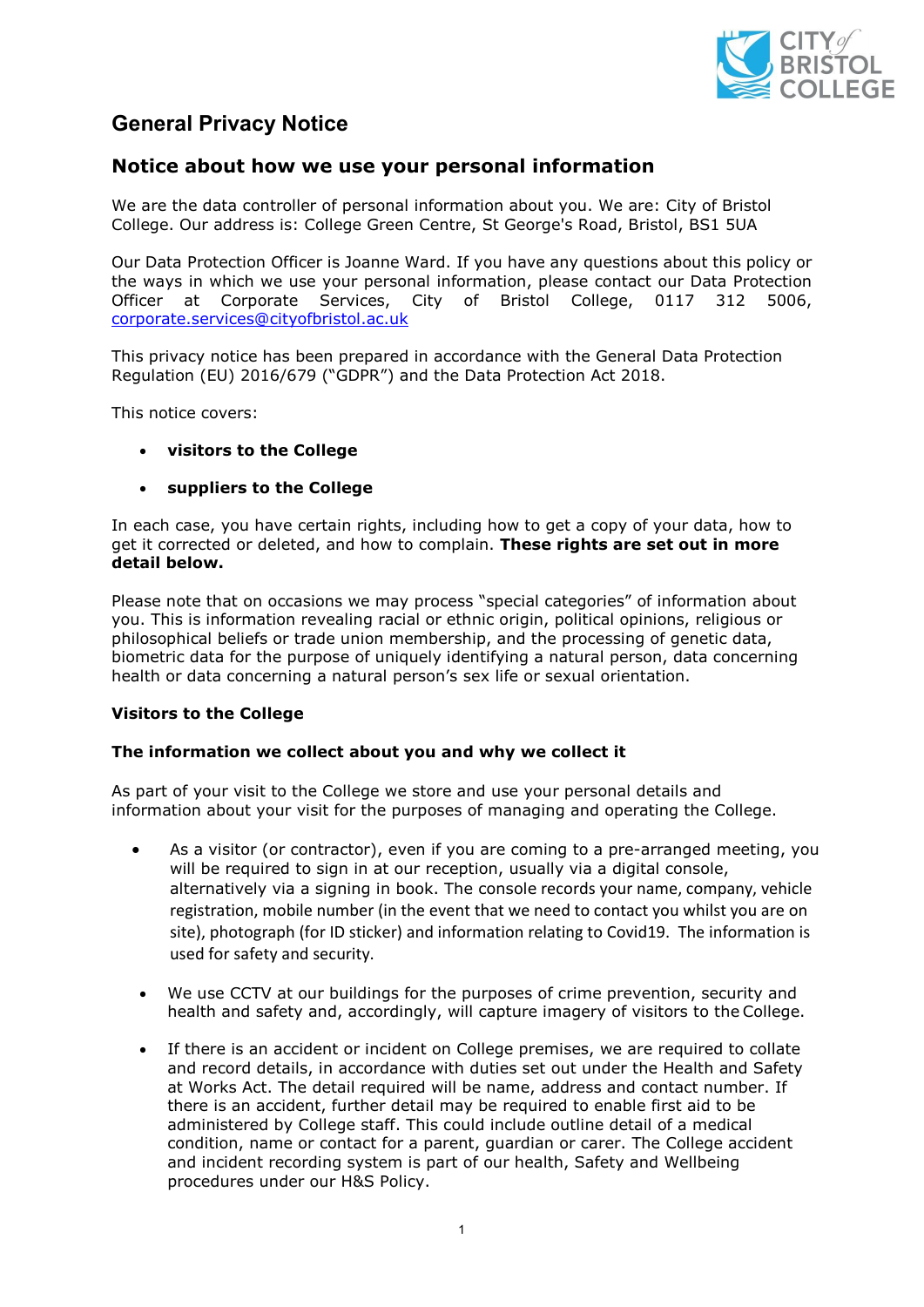

## **The legal basis on which we collect and use your personal information**

Except in the circumstances highlighted below, we process this information on the basis of our legitimate interests:

- we have a legitimate interest in wishing to interact with you to manage and operate effectively our College and to ensure that the College is safe and secure for all persons visiting; and
- to be able to do so, we need to understand details of who is in the building and to be able to communicate with them.

Where we are required by law to hold certain records, then we collect and hold those records to comply with that legal obligation.

#### **How long we keep your personal information**

- Data recorded via digital console for the purposes of signing in as a visitor/contractor is retained for 28 days on college servers. Visitor books/pages are retained until they are full. They are destroyed within two weeks of that completion.
- CCTV records are over recorded on a monthly cycle. The data is therefore held for an average of 28 days.
- Accident and incident records are held for 5 years before deletion. However if the accident or incident is subject to insurance or further investigation, or subject to other Health and Safety legislations that require a longer retention, the records may be held in accordance with those extended requirements.

#### **How we share your personal information**

We may share the personal information that you give us with the following organisations (or types of organisation) for the following purposes.

We may share your personal information with third parties who provide services and support to the College.

Organisation / type of organisation:

- UK emergency services
- Insurance investigators

## **How we transfer your personal information outside Europe**

We do not store or transfer your personal data outside Europe.

## **Automated decisions we take about you**

We do not make automated decisions using this information.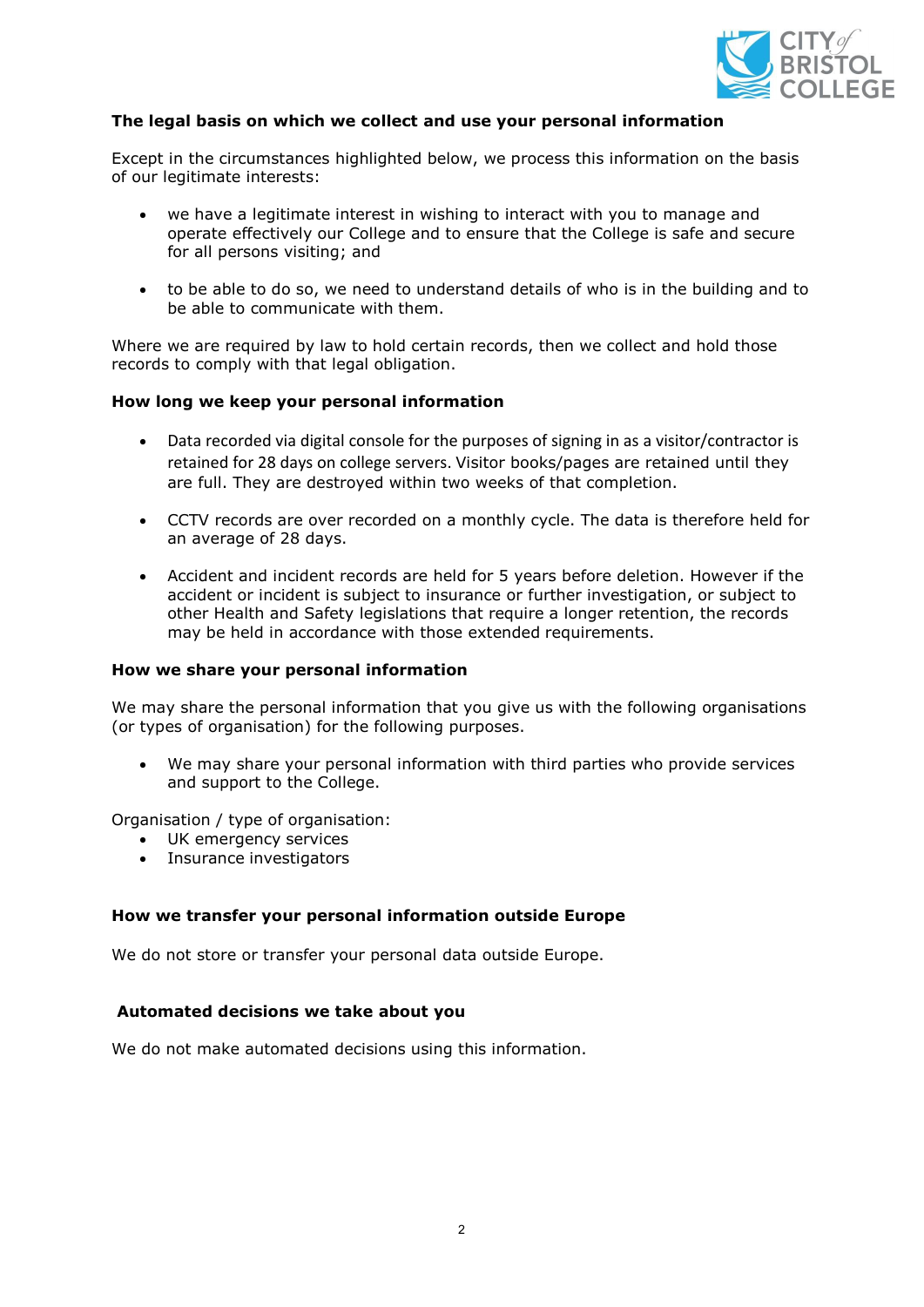

## **Suppliers to the College**

We store and use your information for the purposes of managing our suppliers in respect of the supply of goods and services that our College may need.

#### **The information we collect about you and why we collect it**

In order to engage and manage our suppliers, where you are a supplier (or where if it is a company, you are its representative) we collect and store your contact information and, where appropriate, your bank account details.

You may also be asked to provide details of your occupation and your CV.

In addition, where you visit a building we will collect and process the information set out in the "**visitor to our College**" section above.

#### **The legal basis on which we collect and use your personal information**

Except in the circumstances highlighted below, we process this information on the basis of our legitimate interests:

- we have a legitimate interest in engaging and managing our suppliers; and
- to be able to do so, we need to hold details of who those suppliers are.

Where we are required by law to hold certain records for health and safety purposes, then we hold those records to comply with that statutory obligation.

Where we hold your bank account details, we do so on the basis that it is necessary for us to perform our contract with you.

#### **How long we keep your personal information**

We will keep your information for a period of six years in addition to the current operating year. This is in order to comply with HMRC reporting requirements.

By exception, we may keep information for the purposes of evidencing certain grants which we may receive from the European Social Fund for a period of up to ten years, as required by condition of grant funding.

#### **How we share your personal information**

We may share the personal information that you give us with the following organisations (or types of organisation) for the following purposes.

Organisation / type of organisation:

• Auditors

Purpose:

In order to provide audit evidence. Auditors will hold your information securely and treat as confidential.

We may also share your personal information with third parties who provide services to the College.